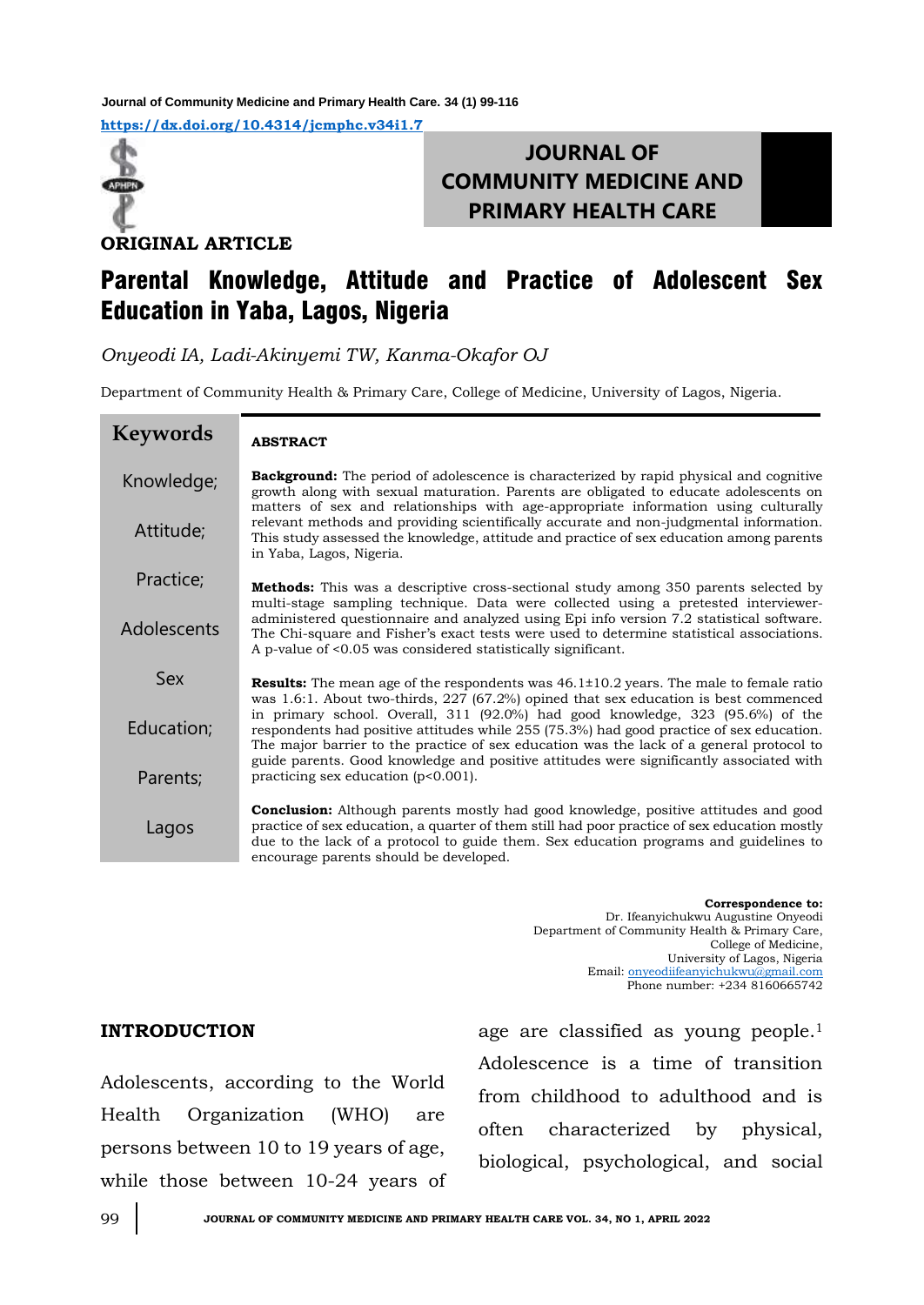changes. Adolescents account for 16 percent of the world's population, that is, a total of about 1.2 billion people. <sup>2</sup> In sub-Saharan Africa, where adolescents make up the greatest population, as high as 23% of the total population fall within this age category. <sup>2</sup> Africa is regarded as the youngest continent and a 42% increase in the number of youths in Africa is projected by 2030.<sup>3</sup> The numbers are expected to continue to increase to even beyond a doubling by 2055.<sup>3</sup>

Although adolescents are generally in the healthiest period of their lives, research reveals an increase in the odds of dying to about four times higher in sub-Saharan Africa.<sup>4</sup> Despite variations in the causes of adolescent deaths, some common causes noted include communicable diseases such as HIV/AIDS and noncommunicable diseases linked to adolescent risky behaviors such as motor vehicular accidents, violence, self-harm, alcohol, tobacco, and other drugs, and risky sex leading to unwanted pregnancy.<sup>5</sup> Studies report an increasing proportion of Nigerian women experiencing sexual debut before reaching 15 years of age, and 50% being already sexually active by the age of 16.6 Even more worrisome is the fact that less than 1% of adolescents in Nigeria use conventional forms of contraception while the majority are ignorant about issues such as contraception and that the first coitus can result in pregnancy.  $6, 7$  There is the need for age-appropriate and scientifically accurate information on sex provided by their parents, whilst using culturally relevant approaches. This is because the influential role of parents on child and adolescent behavior is undisputed. Parents bear the unique responsibility of being the primary sexuality educators of adolescents. 8, 9 This becomes even more necessary in a developing nation like Nigeria where adolescents may not receive any formal education, thereby missing out on the sexuality education provided at school.

Unfortunately, inadequate adolescent sex education by parents has been the norm and this has been encouraged in the past by religious and cultural restrictions.<sup>10</sup> Parents fear that discussing sex suggests some implied approval that may encourage the adolescent to be promiscuous. Many parents struggle to talk to their children about issues relating to their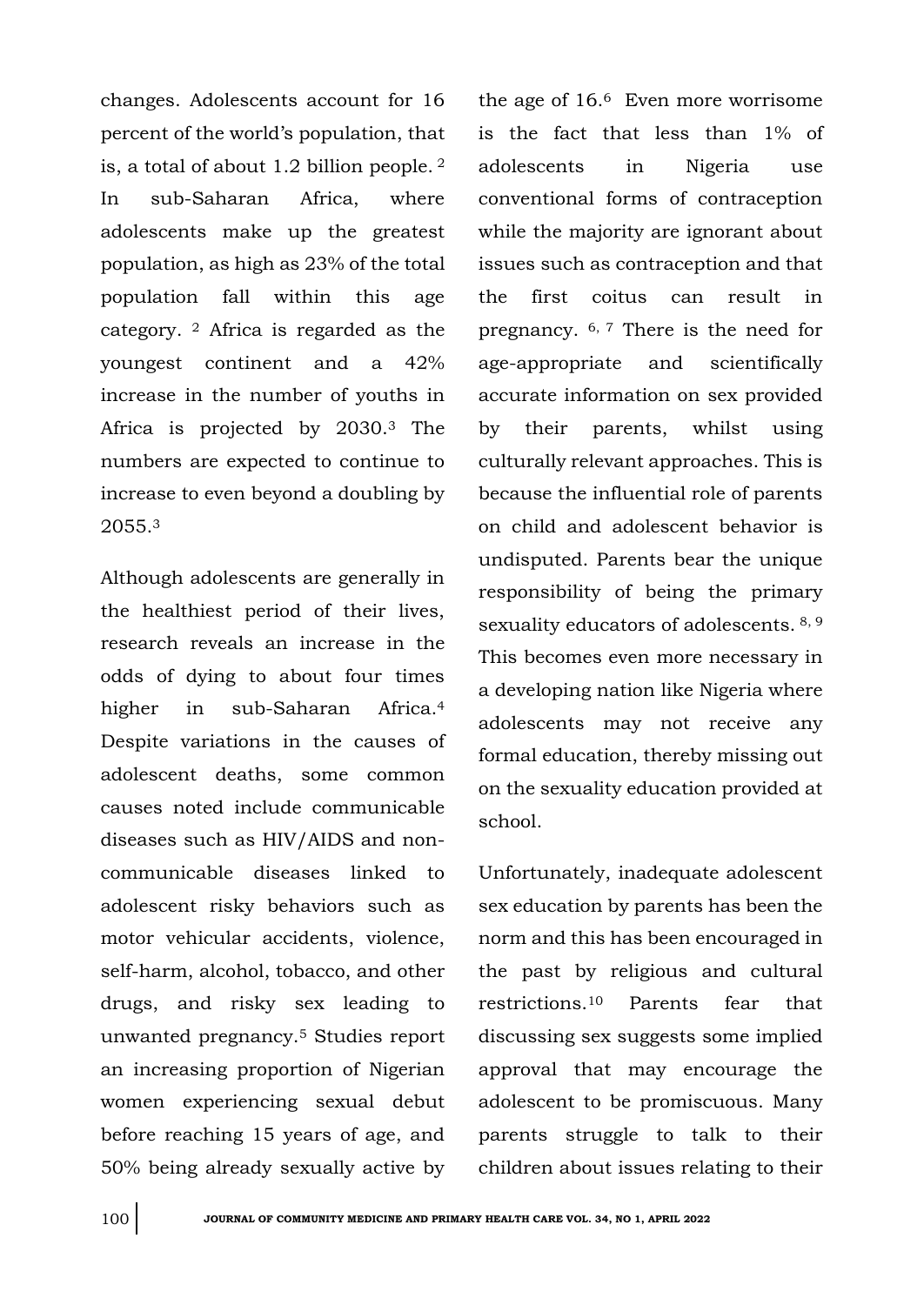sexuality because they do not know how to approach the topic. On the other hand, some parents may lack the confidence to answer the questions they are asked.8, 11 As a result, some parents would rather leave it to the school to "handle". However, the role of parental advice cannot be substituted by the teacher at school.12 It has been found that even when schools try to engage parents by arranging seminars and meetings where teaching resources are explained, many parents avoid them, may consider them unimportant, and ignore them. <sup>12</sup> These underscore the need to assess the knowledge, attitude and practice of parents regarding sex education and to identify the barriers that parents experience. This study helps to address the dearth of literature on the knowledge, attitude, practice, and barriers to sex education among parents who are the primary sex educators of adolescents. <sup>13</sup> The findings from this study will add to the body of knowledge about sex education and could also serve as a baseline for future research.

### **METHODOLOGY**

The study was a descriptive crosssectional study conducted among parents of adolescents (aged 10 to 19 years) residing in Yaba Local Council Development Area of Lagos State. The study was conducted from August to September 2018. Yaba is centrally located in the Lagos metropolitan area, with mostly medium-density residential areas. It has, situated in its center, the National Institute of Medical Research, the Psychiatric Hospital, the Central Medical Library, and 2 primary health care centers.<sup>14</sup> In 2018, an estimated 629,469 people were living in Lagos Mainland where Yaba is located. <sup>15</sup> The main occupation of the people is trading. The predominant tribes include the Igbos, Hausas and Yorubas while the predominant religions were Christianity and Islam. Yaba is divided into nine (9) administrative wards.

This study was conducted among parents of adolescents (aged 10 to 19 years)*,* who had been residents of Yaba for over 6 months. The sample size was calculated using the prevalence of knowledge of sex education  $(75.8\%)^{16}$  at a confidence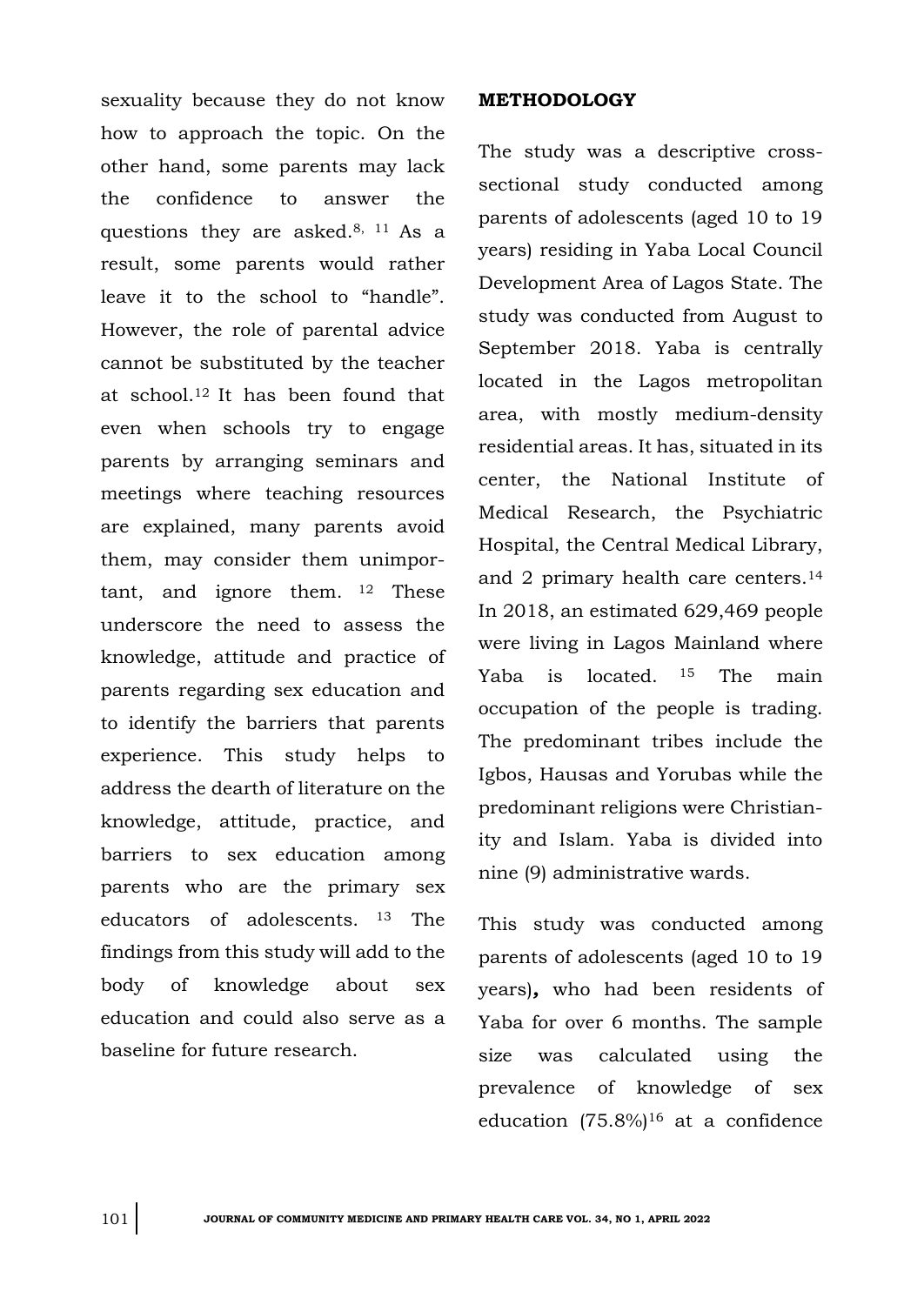level of 95% by using the Cochran formula<sup>17</sup>  $n = z^2 \frac{pq}{d^2}$  $d^2$ 

The calculated sample size was adjusted for non-response, missing questionnaires or incompletely filled questionnaires and a total of 371 was obtained. The participants were selected by multistage sampling; firstly, using simple random sampling by balloting, five out of the nine administrative wards in Yaba were selected. In the second stage, five streets were selected from each ward also by balloting. In stage three, eight houses were selected out of about 30 houses in each street by systematic sampling using a sampling fraction of four. In stage four, by balloting one household was selected from each house, and where there was more than one eligible respondent, one participant was selected also by balloting.

A pretested structured intervieweradministered questionnaire was used to collect data from the study subjects. The questionnaire was developed from previous studies<sup>18, 19,</sup> <sup>20</sup> to collect socio-demographic data of both the respondents and their adolescent children. Data were collected about the respondents'

*cognitive* knowledge of sex education using a total of 15 close-ended questions*. The* attitude towards sex education was assessed using 9 attitude statements on a 3-point Lickert scale, and the practice of sex education was assessed using 10 close-ended questions. The respondents' knowledge of sex education was scored "good" and "poor" based on the 15 knowledge constructs in the questionnaire. Each question was scored 1 if correctly answered or 0 if a wrong or 'I don't know' response was given. The highest knowledge score obtainable was 15. Scores of 7 and below were termed poor knowledge and scores over 7 were considered good knowledge. Respondents' attitudes were assessed based on 9 attitude statements. Scores of 1, 2 or 3 were assigned to 'don't agree, 'slightly agree', or 'strongly agree' responses, respectively on the Likert scale. The highest possible obtainable attitude score was 27 and a cut-off for positive or negative attitudes was based on the median score of 12. The median score was obtained using Microsoft Excel, by applying the median function and selecting the range of values in the dataset. Scores of below 12 were termed "negative" attitudes while scores of 12 and above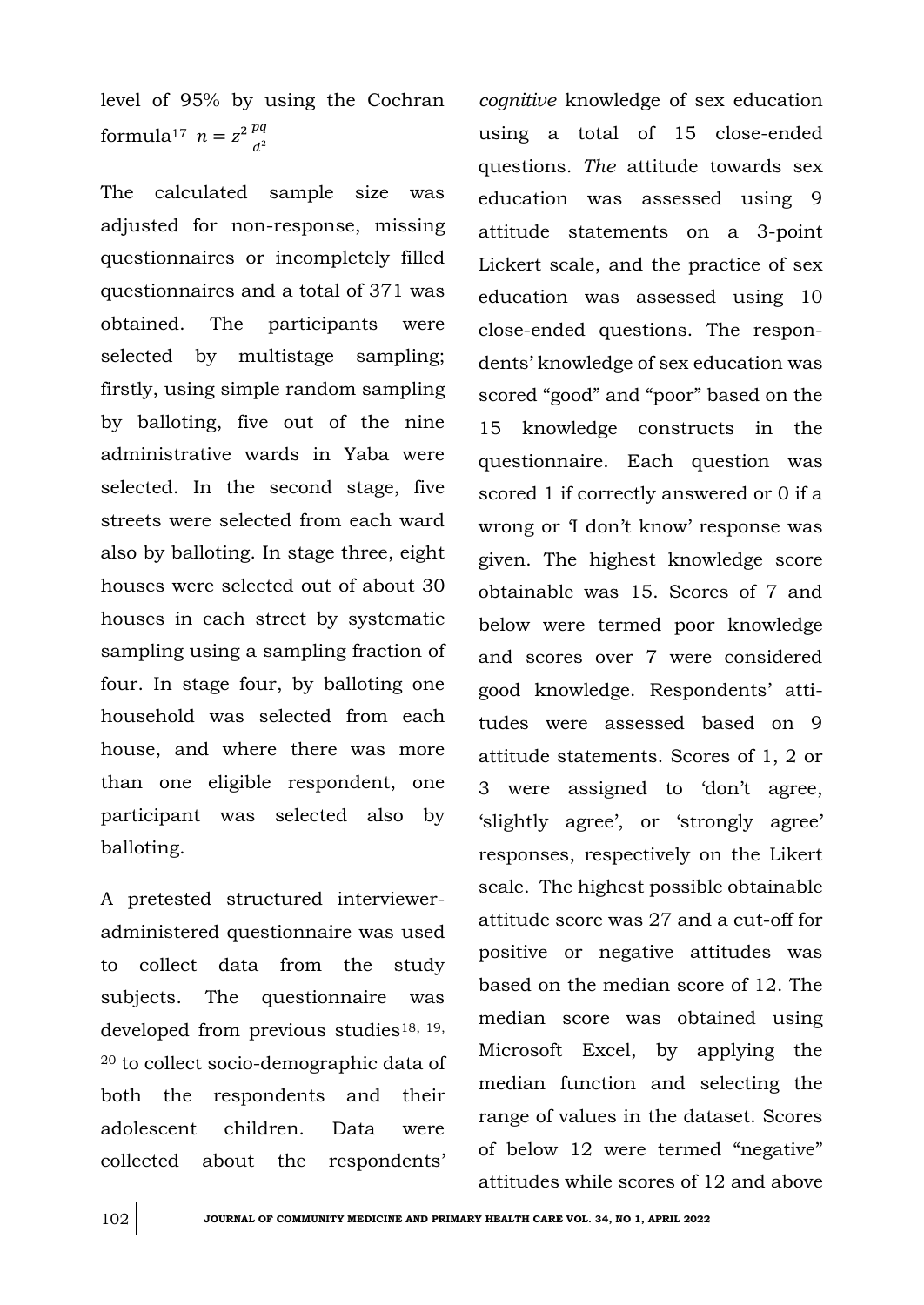were termed "positive" attitudes. The respondents' practice of sex education was scored "good" and "poor" based on 10 practice questions. Each practice question was scored one if the action was practiced and zero if not practiced. The highest obtainable practice score was 10. Scores of 5 and below were termed poor practice and scores of 6 and above were considered as good practice.

Epi Info version 7 was used in data analysis. The results were presented in the form of tables showing descriptive frequencies, and proportions. The Chi-square and Fisher's exact tests were used for bivariate analysis to determine the factors that were significantly associated with the categorical variables (knowledge, attitude and practice of sex education). Statistical significance was determined if the two-tailed probability was less than  $5\%$  (p<0.05).

Ethical approval was obtained from the Health Research Ethics Committee of the Lagos University Teaching Hospital (HREC Number: ADM/DCST/HREC/APP/048).

Permissions were obtained from the Medical Officer of Health at Yaba where the study was conducted.

Before each interview, the participants were informed about the nature and purpose of the study and written informed consent was obtained from each participant. Participants were not required to fill in their names or initials on the questionnaires to maintain anonymity, and all the information collected was treated with confidentiality. Participants were informed of the voluntary nature of their participation and that they could withdraw from the study at any time without any loss of benefits to which they were otherwise entitled.

## **RESULTS**

A total of 371 questionnaires were administered and retrieved. However, 350 questionnaires were properly filled and were included in the data for analysis, yielding a response rate of 94.3%. The age range was 28 to 70 years with a mean of  $46.1 \pm 10.2$ years. There were more females 217 (62.0%) than males 133 (38.0%). The majority of the respondents were married 321 (91.7%), in a monogamous setting 305 (87.1%) and/or had attained a tertiary level of education 215 (61.4%). Almost half of the respondents 167 (47.7%) were employed as professionals. Most of the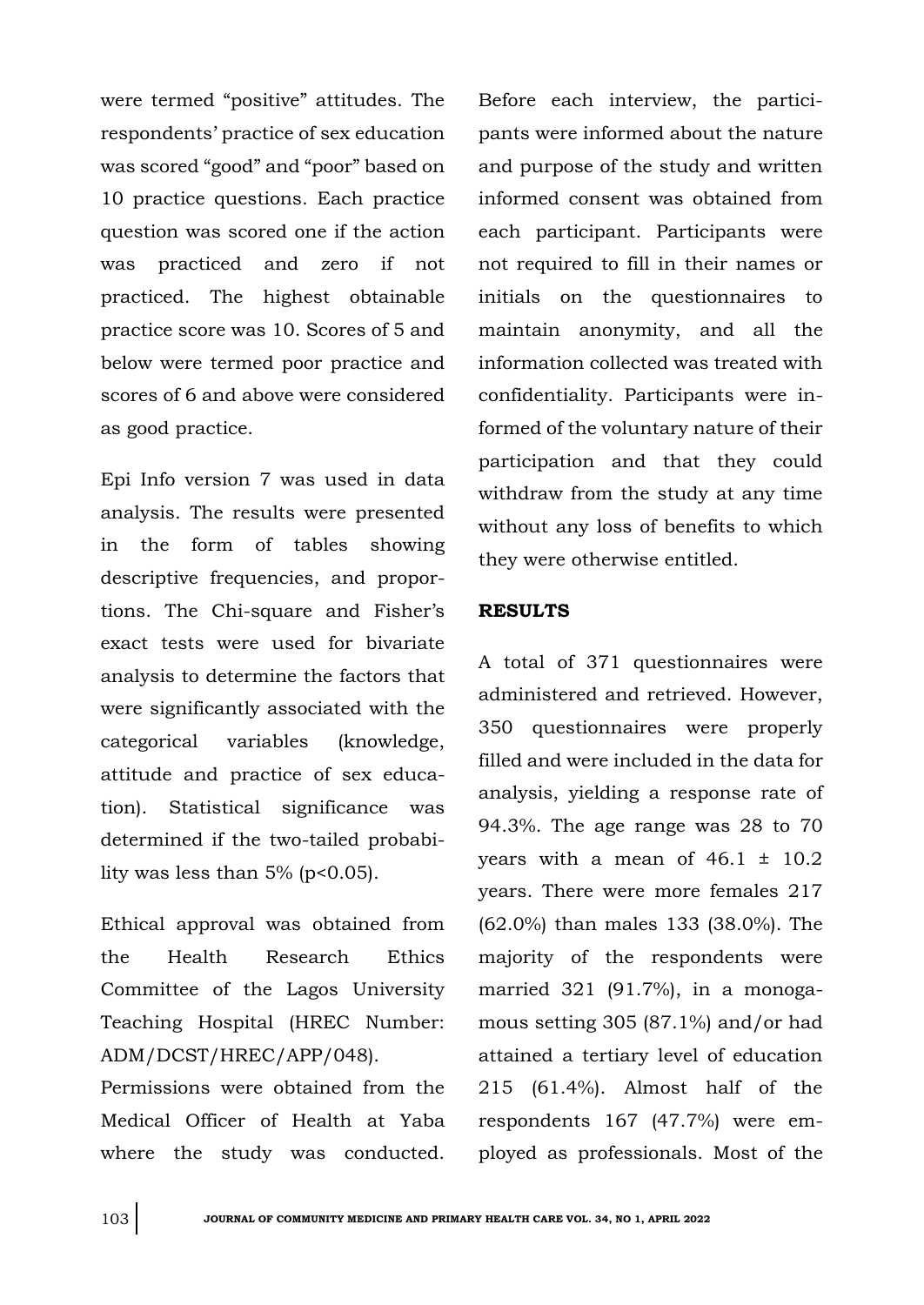respondents had less than 5 children 271 (77.4%) (Table 1).

The majority of the respondents were aware of sex education 338 (96.6%). The most frequently stated source of information on sex education was the broadcast media (radio and television) 328 (97.0%) closely followed by the print media (newspapers, magazines, journals, newsletters, posters, handbills and flyers 317 (93.8%). The internet as a source of information on sex education was the least utilized 196 (58.0%) by respondents. Although less than one-third of the respondents 102 (30.2%) answered wrongly that sex education was all about teaching adolescents how to have sex, over twothirds of the respondents 275 (81.4%) answered rightly that sex education was designed to teach about reproduction, body growth, and sexual relationships. Overall, 311 (92.0%) had good knowledge of sex education (Table 2).

The majority of the respondents 273 (80.8%) agreed that the knowledge of sex education should precede puberty. About three-fifths of the respondents 196 (58%) wrongly believed that sex education made

youths more sexually active while the majority 303 (89.6%) believed that sex education was meant for adults only. The majority of the participants 323 (95.6%) agreed that both male and female adolescents should receive sex education. The majority of the participants 306 (90.5%) agreed that teachers should teach sex education and 334 (98.8%) agreed that parents should teach sex education. Overall, 323 (95.6%) had a positive attitude towards sex education (Table 3). About two-thirds 227 (67.2%) of the respondents opted for the commencement of sex education as early as primary school, while 320 (94.7%) prefer that sex education is given rather than none at all. While ageappropriate information was suggested by 274 (81.1%) of the respondents, providing the required information as one's children undergo pubertal changes was also acceptable to 308 (91.1%) of the parents. The majority of the respondents 323 (95.6%) practiced sex education. About a quarter 93 (27.5%) of the respondents had these discussions very often, most 157 (48.6%) preferring that ageappropriate information be given, verbally 323 (100%) while 71 (21%) of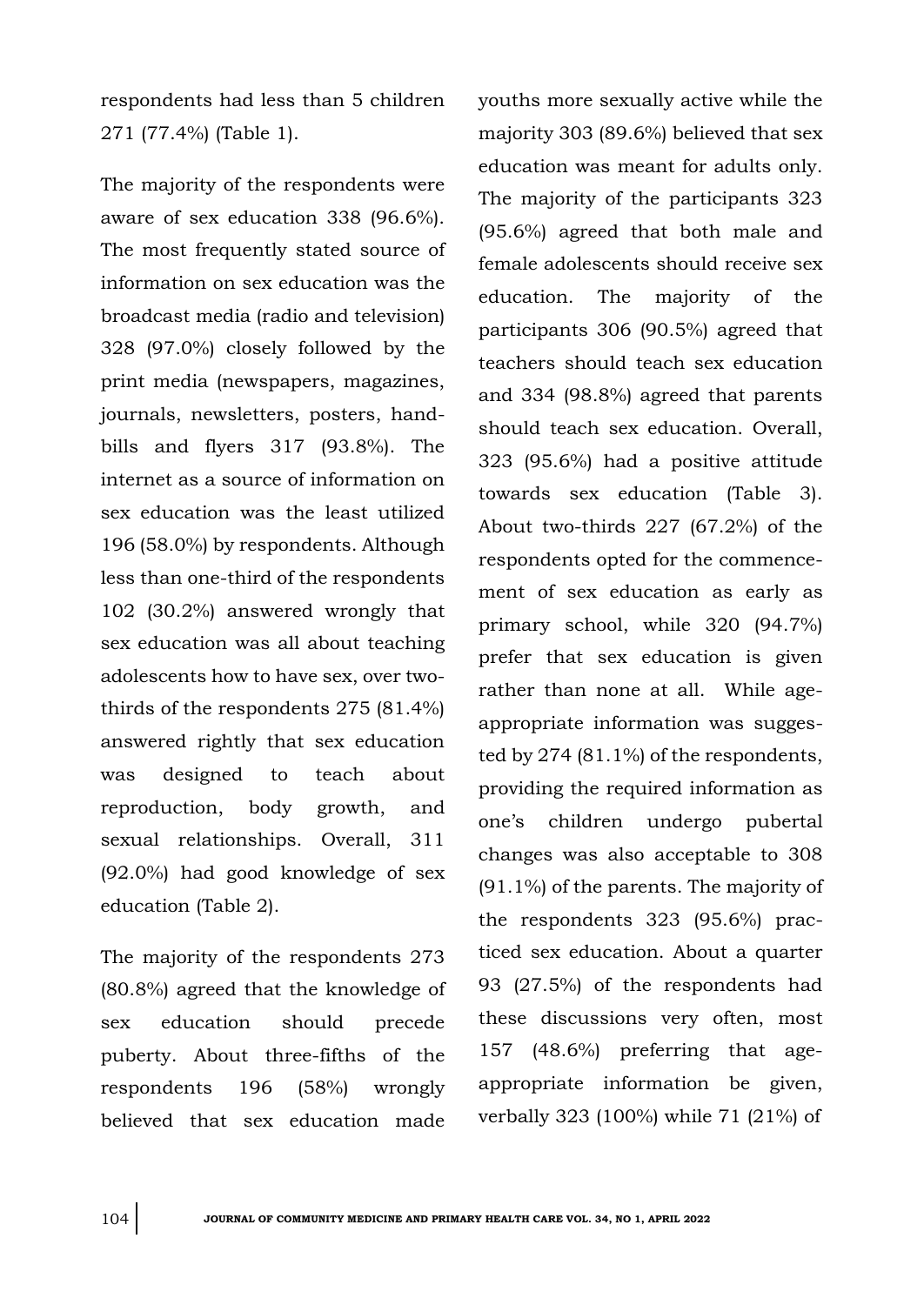| Table 1: Sociodemographic characteristics of the respondents |                   |         |  |  |
|--------------------------------------------------------------|-------------------|---------|--|--|
| <b>Variables</b>                                             | Frequency (n=350) | Percent |  |  |
| Age (in years)                                               |                   |         |  |  |
| $30$                                                         | 5                 | 1.4     |  |  |
| 30-39                                                        | 92                | 26.3    |  |  |
| 40-49                                                        | 117               | 33.4    |  |  |
| 50-59                                                        | 97                | 27.7    |  |  |
| 60-69                                                        | 32                | 9.1     |  |  |
| 70-79                                                        | $\overline{7}$    | 2.0     |  |  |
| <b>Sex</b>                                                   |                   |         |  |  |
| Female                                                       | 217               | 62.0    |  |  |
| Male                                                         | 133               | 38.0    |  |  |
| Religion                                                     |                   |         |  |  |
| Christianity                                                 | 322               | 92.0    |  |  |
| Islam                                                        | 22                | 6.3     |  |  |
| Traditional                                                  | 6                 | 1.71    |  |  |
| <b>Marital Status</b>                                        |                   |         |  |  |
| Married                                                      | 321               | 91.7    |  |  |
| Single                                                       | 12                | 3.4     |  |  |
| Widow                                                        | 10                | 2.9     |  |  |
| Separated/Divorced                                           | $\overline{7}$    | 2.0     |  |  |
| <b>Type of Marriage</b>                                      |                   |         |  |  |
| Monogamy                                                     | 305               | 87.1    |  |  |
| Polygamy                                                     | 45                | 12.9    |  |  |
| <b>Highest level of education</b>                            |                   |         |  |  |
| None formal                                                  | 12                | 3.4     |  |  |
| Primary                                                      | 35                | 10.0    |  |  |
| Secondary                                                    | 88                | 25.1    |  |  |
| Tertiary                                                     | 215               | 61.4    |  |  |
| Occupation                                                   |                   |         |  |  |
| Unemployed                                                   | 15                | 4.3     |  |  |
| Unskilled                                                    | 55                | 15.7    |  |  |
| Semi-skilled                                                 | 40                | 11.4    |  |  |
| Skilled                                                      | 73                | 20.9    |  |  |
| Professional                                                 | 167               | 47.7    |  |  |
| Number of children                                           |                   |         |  |  |
| $1 - 4$                                                      | 271               | 77.4    |  |  |
| $\geq 5$                                                     | 79                | 22.6    |  |  |
| Number of children aged 10-19 years                          |                   |         |  |  |
| $1 - 2$                                                      | 315               | 90.0    |  |  |
| $3 - 4$                                                      | 35                | 10.0    |  |  |

**Table 1: Sociodemographic characteristics of the respondents**

the respondents used the internet as a sex education tool. One hundred and forty-eight (45.8%) of the respondents had discussed sex education with their adolescents in the past 1-2 months while about 60 (18.6%) could not remember when they last discussed sex education with their adolescent, Overall, 84 (24.6%)

had a poor practice of sex education. (Table 4).

The knowledge of sex education had a statistically significant association with practice (p=0.001). Two hundred and forty-two (77.8%) of respondents that had good knowledge had good practice compared with 13 (48.1%) of those with poor knowledge.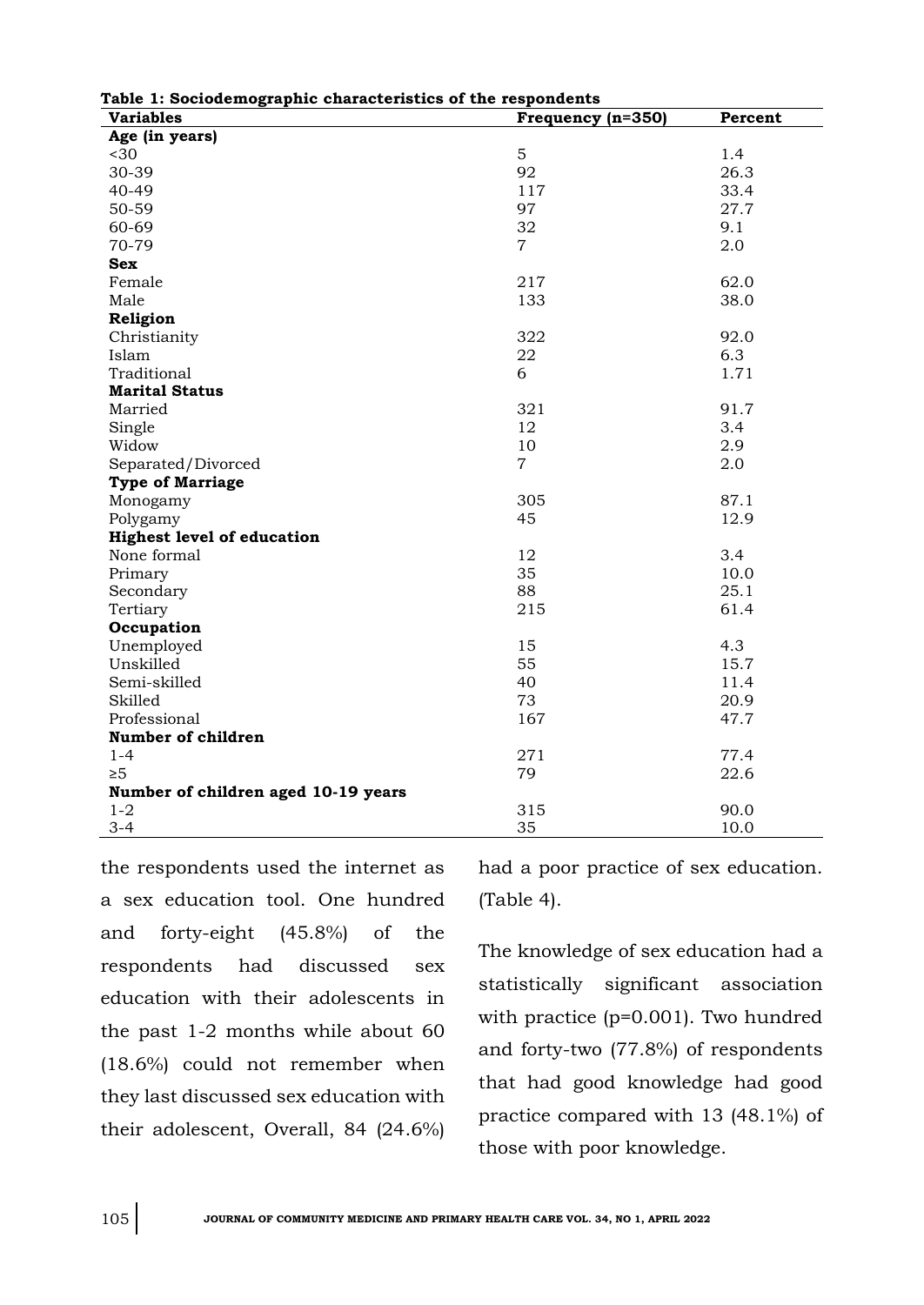| Table 2: Awareness, source of information and knowledge of sex education |                  |         |  |  |
|--------------------------------------------------------------------------|------------------|---------|--|--|
| <b>Variable</b>                                                          | <b>Frequency</b> | Percent |  |  |
| Aware of sex education (n=350)                                           | 338              | 96.6    |  |  |
| Source of information* (n=338)                                           |                  |         |  |  |
| <b>Broadcast Media</b>                                                   | 328              | 97.0    |  |  |
| Print Media                                                              | 317              | 93.8    |  |  |
| Health worker/ Seminar/ Health Talk                                      | 315              | 93.2    |  |  |
| Friends                                                                  | 310              | 91.7    |  |  |
| Religious Houses                                                         | 302              | 89.3    |  |  |
| Parents and family relatives                                             | 228              | 67.5    |  |  |
| Internet/Social media                                                    | 196              | 58.0    |  |  |
| Meaning of sex education* n=338)                                         |                  |         |  |  |
| Education on sexual matters                                              | 288              | 85.2    |  |  |
| Education on responsibility                                              | 283              | 83.7    |  |  |
| Education about the body and the opposite sex                            | 275              | 81.3    |  |  |
| Education on how to have sex                                             | 102              | 30.2    |  |  |
| Components of sex education* n=338)                                      |                  |         |  |  |
| Abstinence                                                               | 327              | 96.7    |  |  |
| Sexual maturity/Puberty                                                  | 325              | 96.2    |  |  |
| Unwanted Pregnancy                                                       | 310              | 91.7    |  |  |
| Health & Hygiene                                                         | 299              | 88.5    |  |  |
| Sexually Transmitted Infections (HIV)                                    | 299              | 88.5    |  |  |
| Unsafe Abortion                                                          | 275              | 81.4    |  |  |
| Early Marriage                                                           | 248              | 73.4    |  |  |
| Relationships                                                            | 246              | 72.8    |  |  |
| <b>Sexual Violence</b>                                                   | 243              | 71.9    |  |  |
| Contraception                                                            | 211              | 62.4    |  |  |
| Nutrition                                                                | 184              | 54.4    |  |  |
| Overall Knowledge (n=338)                                                |                  |         |  |  |
| Good                                                                     | 311              | 92.0    |  |  |
| Poor                                                                     | 27               | 8.0     |  |  |
| $*1L.14.14$                                                              |                  |         |  |  |

*\*Multiple responses allowed*

## **Table 3: Respondents' attitude to sex education**

| <b>Statement</b>                               | Agree      | Undecided | <b>Disagree</b> |
|------------------------------------------------|------------|-----------|-----------------|
| (n=338)                                        | $n$ (%)    | $n$ (%)   | n(%)            |
| Sex education does not make youths more        | 106 (31.4) | 36 (10.7) | 196 (58)        |
| sexually active                                |            |           |                 |
| Knowledge of sex education should be before a  | 273 (80.8) | 26 (7.7)  | 39(11.5)        |
| young person experiences pubertal changes      |            |           |                 |
| The responsibility of imparting sex education* |            |           |                 |
| Sex education should be taught by teachers     | 306 (90.5) | 3(0.9)    | 26 (7.7)        |
| Sex education should be taught by parents      | 334 (98.8) | 0(0.0)    | 4(1.2)          |
| Sex education should be taught by friends      | 116 (34.3) | 7(2.1)    | 215 (63.6)      |
| Sex education should be taught by relatives    | 154 (45.6) | 24(7.1)   | 160 (47.3)      |
| The gender that should receive sex education   |            |           |                 |
| Not males ONLY should receive sex education    | 0(0.0)     | 13(3.8)   | 325(90.2)       |
| Not females ONLY should receive sex education  | 2(0.6)     | 13(3.8)   | 323 (95.6)      |
| Both should receive sex education              | 323 (95.6) | 13(3.8)   | 2(6.0)          |
| Who sex education suits                        |            |           |                 |
| Sex education is not for adults only           | 26 (7.7)   | 9(2.7)    | 303 (89.6)      |
| Sex education to adolescents is not wrong      | 7(2.1)     | 17(5.0)   | 314 (92.9)      |
| Confident in discussing sexual issues          | 289 (85.5) | 9(2.7)    | 40(11.8)        |
| Overall attitude (n=338)                       |            |           |                 |
| Positive                                       | 323 (95.6) |           |                 |
| Negative                                       | 15(4.4)    |           |                 |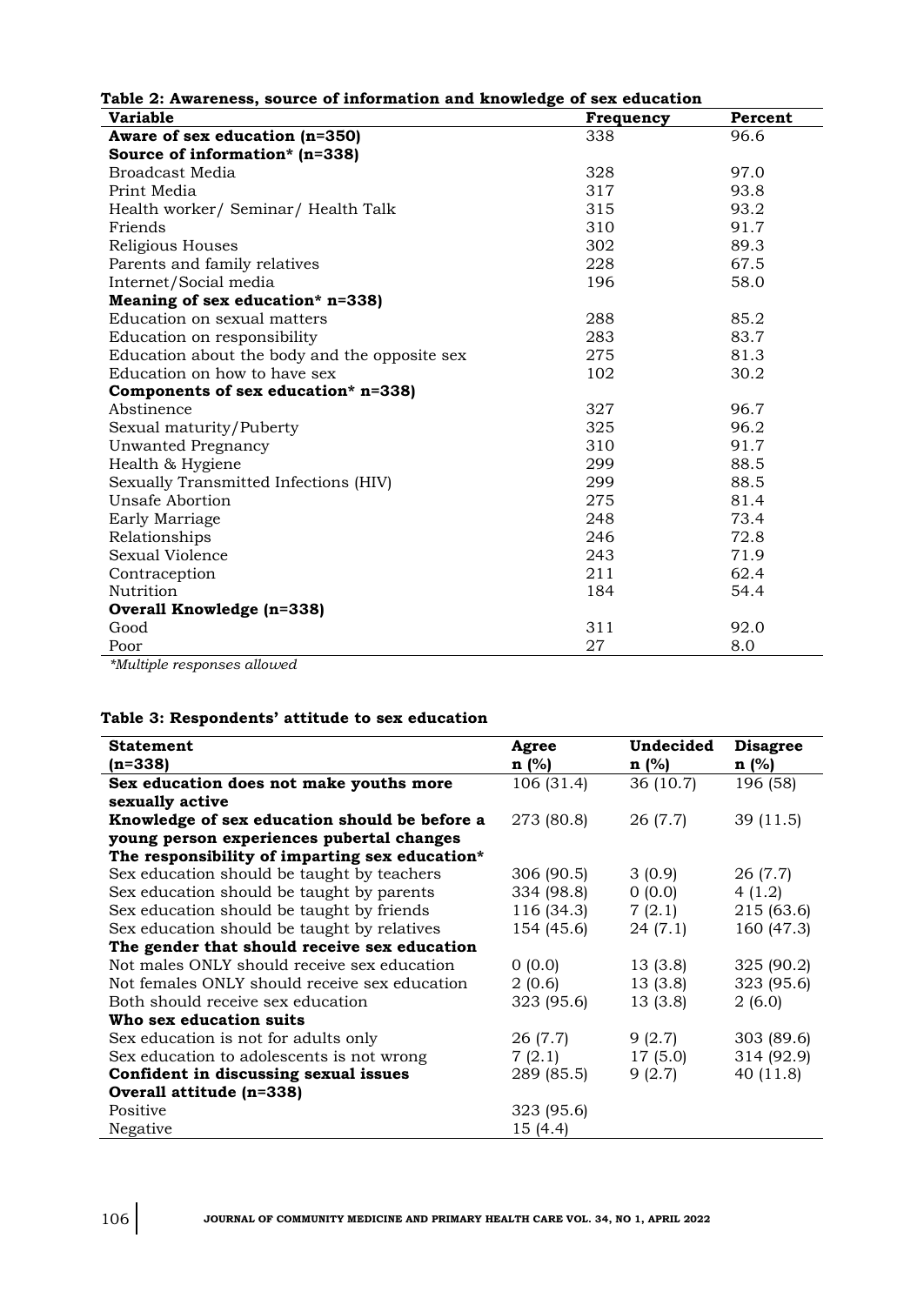The respondents' attitudes towards sex education also showed a statistically significant association with practice (p<0.001). Two hundred and fifty-two (78.0%) respondents that had a positive attitude had good practice compared with 3 (20.0%) with a negative attitude. (Table 5). The most often reported barrier was "the lack of a general protocol for sex education for parents" 270 (79.9%), followed by a lack of knowledge as to what sex education entails 153 (45.3%), then a lack of awareness 137 (40.5%) and access to information about sex education from the internet and social media 104 (30.8%). About a quarter 85 (24.3%) of the respondents would rather focus on educating their children on other matters that they consider more beneficial in the future (Table 6).

## **DISCUSSION**

This study was conducted to assess the knowledge, attitude and practice of sex education among parents with adolescent children. This study is timely as our world is becoming increasingly hypersexualized.<sup>21</sup> This is owing to the ease with which everyone especially adolescents have access to the internet, magazines, movies, and billboards and how

impressionable adolescents are. A Korean study was found to have reported how children as early as those in elementary school are not only able to easily access inappropriate information through smartphones but are today firstperson media creators who produce their own sensitive and provocative media content to gain social media popularity.<sup>22</sup> Parents must leverage the reported confidence adolescents have in them as role models and help equip them with age-appropriate knowledge, skills and values about sex to help ensure they make responsible choices about their sexual and social relationships else they risk having them obtain this information from wrong sources. <sup>23</sup>

Overall knowledge of sex education among respondents was good. Good knowledge of sex education is important for effective sex education practice by parents as this is dependent on the extent of information parents have on the subject matter.<sup>24</sup> Similar to this study, the majority of parents in a study conducted in Osogbo had good knowledge of sex education.16 A similar study conducted among parents in China also reported a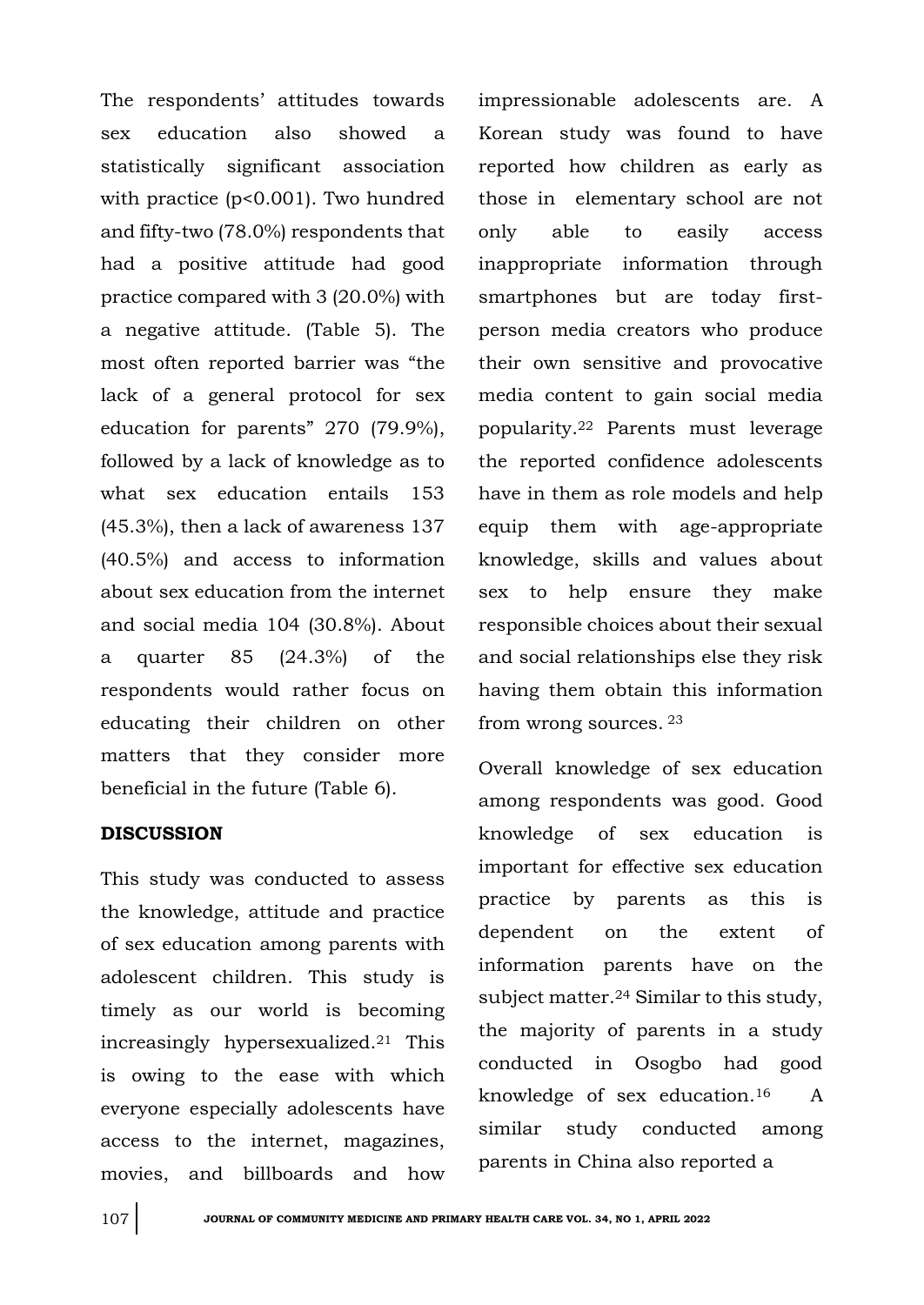|  | Table 4: Preferences and practice of sex education |
|--|----------------------------------------------------|
|--|----------------------------------------------------|

| <b>Preferences</b>                                    | Frequency | Percent |
|-------------------------------------------------------|-----------|---------|
| Best time to commence sex education (n=338)           |           |         |
| Primary School                                        | 227       | 67.2    |
| Junior Secondary School                               | 96        | 28.4    |
| Senior Secondary School                               | 15        | 4.4     |
| Prefers sex education rather than none                | 320       | 94.7    |
| Extent to which in favour of sex education* $(n=338)$ |           |         |
| Full information                                      | 126       | 37.3    |
| Not much                                              | 28        | 8.3     |
| Age-appropriate                                       | 274       | 81.1    |
| Required information as they undergo pubertal changes | 308       | 91.1    |
| Practices sex education (n=338)                       |           |         |
| Yes                                                   | 323       | 95.6    |
| No                                                    | 15        | 4.4     |
| Frequency of sex education (n=323)                    |           |         |
| Very often                                            | 93        | 28.8    |
| Sometimes                                             | 200       | 61.9    |
| Hardly ever                                           | 30        | 9.3     |
| Depth of information given to adolescent*(n=323)      |           |         |
| Full information                                      | 39        | 12.1    |
| Not much                                              | 26        | 8.0     |
| Required information                                  | 101       | 31.3    |
| Age-appropriate                                       | 157       | 48.6    |
| Method(s) applied* $(n=323)$                          |           |         |
| Internet                                              | 71        | 22.0    |
| Print Media                                           | 99        | 30.6    |
| <b>Broadcast Media</b>                                | 121       | 37.5    |
| Verbal                                                | 323       | 100.0   |
| Components imparted*(n=323)                           |           |         |
| Nutrition                                             | 125       | 38.7    |
| Reproductive systems & organs                         | 165       | 51.1    |
| Puberty                                               | 259       | 80.2    |
| Sexually Transmitted Infections (HIV)                 | 271       | 83.9    |
| Health and Hygiene                                    | 317       | 98.1    |
| The last time sex education was practiced $(n=323)$   |           |         |
| 1-2 months ago                                        | 148       | 45.8    |
| 3-6 months ago                                        | 95        | 29.4    |
| >6 months ago                                         | 20        | 6.2     |
| Can't remember                                        | 60        | 18.6    |
| Overall practice of sex education(n=338)              |           |         |
| Good                                                  | 255       | 75.4    |
| Poor                                                  | 83        | 24.6    |

## **Table 5: Association between knowledge/attitude and practice of sex education**

| <b>Variable</b> | <b>Practice</b>           |                          |          |          |
|-----------------|---------------------------|--------------------------|----------|----------|
|                 | Good<br>$(n=255)$<br>n(%) | Poor<br>$(n=83)$<br>n(%) | $\chi^2$ | P-value  |
| Knowledge       |                           |                          |          |          |
| Good            | 242 (77.8)                | 69 (22.2)                | 11.801   | 0.001    |
| Poor            | 13 (48.1)                 | 14 (51.9)                |          |          |
| Attitude        |                           |                          |          |          |
| Positive        | 252 (78.0)                | 71 (22.0)                | 26.045   | $0.001*$ |
| Negative        | 3(20.0)                   | 12 (80.0)                |          |          |

*\*Fisher's exact p-value*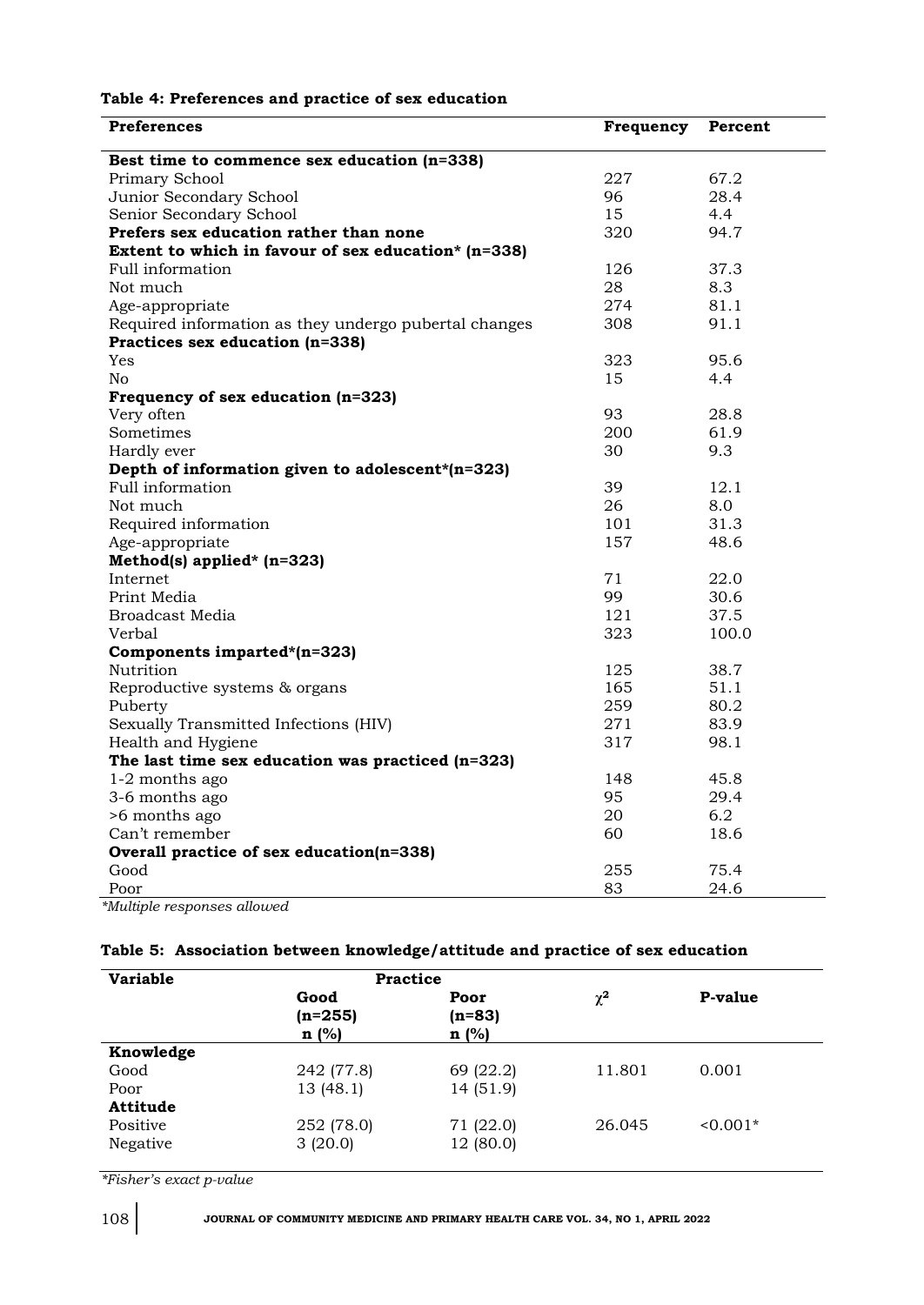generally good knowledge across several subthemes on sex education.<sup>25</sup> Our result finding was expected, given the averagely high educational level of the respondents in our study. Our findings may also indicate that the increasing awareness of sex education is finally yielding positive results as parents are recognizing the importance of adolescent sex education. In addition, parents now live in a time when information on sex education can be easily obtained from print media, broadcast media, the internet, social media, religious houses, and even from other parents. The high level of education of the respondents translated into the overall good knowledge reported in this study.

Similar to our study, a study conducted in Osogbo, Osun State Nigeria found that the majority of parents knew that sex education meant educating adolescents on sexrelated matters.<sup>16</sup> Although, sex education involves other components, providing basic information about sex and related issues remains a core part of sex education and this was identified by respondents in both studies. The problem however is that many parents struggle with teaching

about sex and sex-related matters to their children, mostly leaving them to discover about these matters on their own. This has the potential of exposing adolescents to dangerous situations. Almost all the parents seem to have exposure to sex education through print media, broadcast media, and religious houses. The reservations expressed by the parents in this study about the use of the internet are valid because the internet itself, if unrestricted, can be a dangerous tool by which young people are negatively influenced. A review conducted in the United States also reports parents' utilization of the media as a source of information on sex education.<sup>26</sup> This finding is however, contradicted by those of a similar study conducted in South Korea where 50% of the parents received information from seminars or lectures, and about one-third searched websites from a smartphone app or an internet browser. <sup>22</sup> The difference in the level of education of respondents in these studies may have influenced their preference for these sources of information. With many studies reporting adolescents' preference for the internet as major primary health information sources due to the opportunity of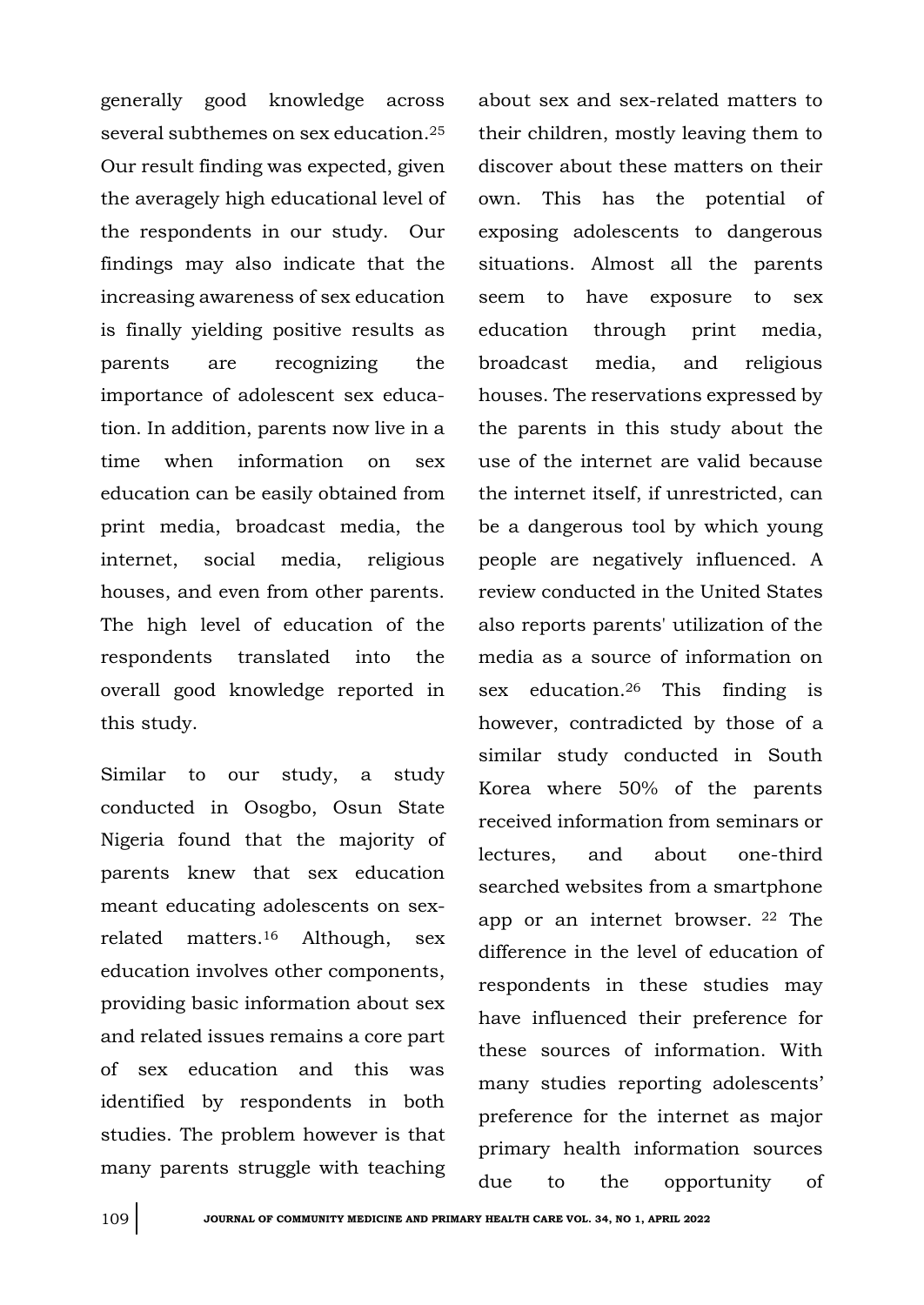confidentiality and the youthfriendliness this method avails them, efforts must be made to address the technological divide between techsavvy adolescents and their technologically-challenged parents. Parents must be assisted so they are updated on the web-based influences their children access.<sup>27</sup>

The current study showed that the majority of the respondents knew that sex education was about teaching adolescents to be responsible adults, similar to a study where qualitative data were collected by in-depth interviews.<sup>28</sup> Sex education equips young people with evidence-based knowledge and skills that empower them to maintain their health, wellbeing, and dignity whilst developing respectful social and sexual relationships. Parental sex education when effectively practiced also helps adolescents understand and ensure their rights are protected. Our study reports a general uncertainty among parents about what sex education entails and how to effectively provide sex education to their adolescents. This finding has been documented in other studies especially about contraceptive options, sexually transmitted infections, and the normal biological

functions of the body.29, 30 A contributory factor to this may be the absence of such discussions with their parents while they were growing up.<sup>31</sup> This preference for the conservative sex expectations like abstinence is not peculiar to Africans as a previous study in the United States found that 51% of school superintendents required that abstinence be taught as the preferred option, 35% required abstinence to be taught as the only option for unmarried people, while only about 10% have a truly comprehensive policy that taught about both abstinence and contraception.<sup>32</sup> Another study conducted among Nigerian parents showed that over a quarter of the parents expressed reservations about exposing children to knowledge about contraception as it encourages promiscuity.18 This is similar to other studies conducted in sub-Saharan Africa which revealed that many homes discussed abstinence, unplanned pregnancy, and HIV/AIDS, but the use of contraceptives and condoms were rarely discussed.<sup>33</sup> This, however, was in contrast with a cross-sectional study conducted among parents in Harare Ethiopia, where most of them considered discussing contraception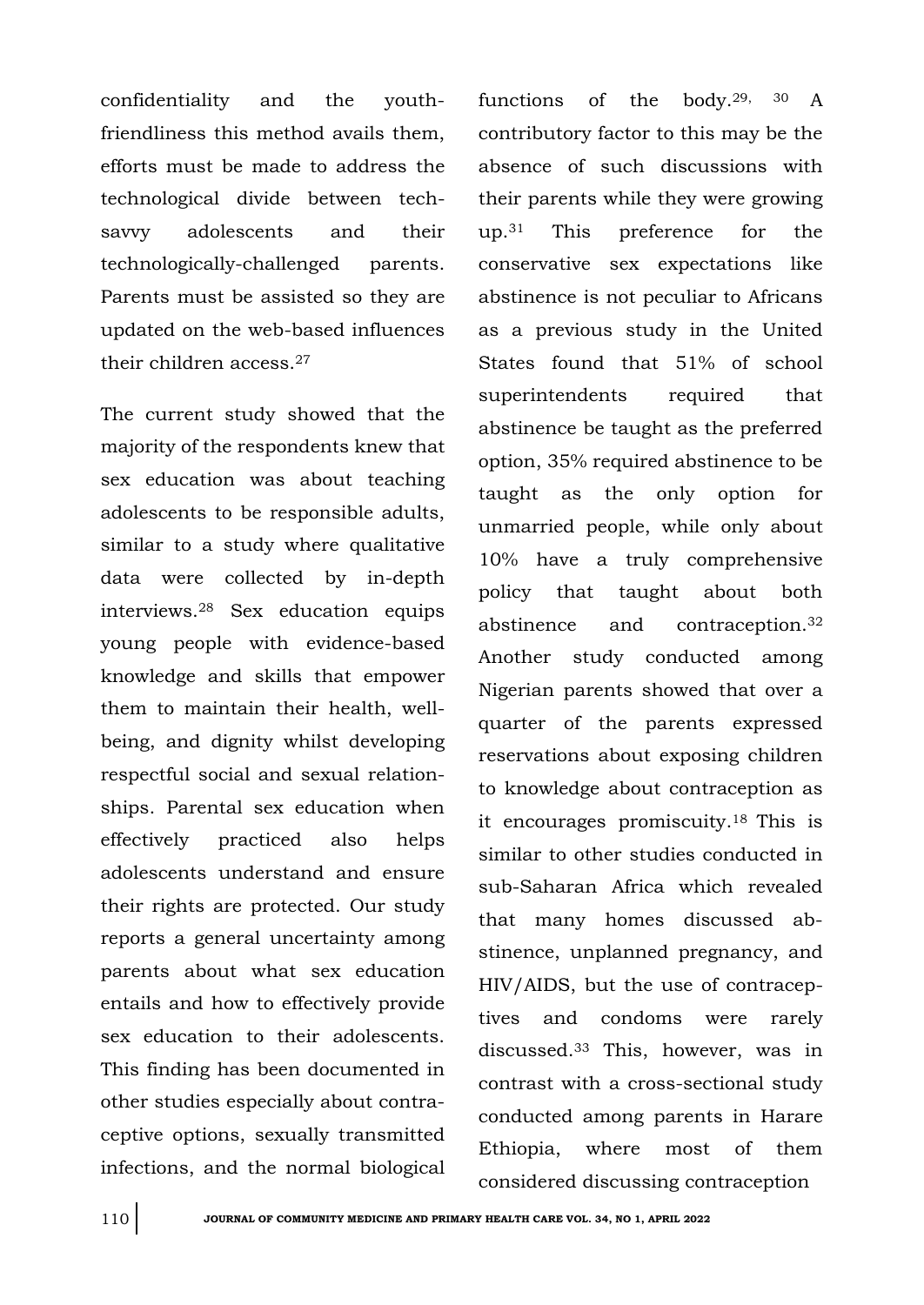| Table 6: Barriers to parental practice of adolescent sex education |
|--------------------------------------------------------------------|
|--------------------------------------------------------------------|

| Barrier(s) to practice of sex education*                              | Frequency<br>$(n=338)$ | Percent |
|-----------------------------------------------------------------------|------------------------|---------|
| Unsure what benefits lie in practicing sex education                  | 30                     | 8.9     |
| Lack of spousal support                                               | 32                     | 9.5     |
| The practice of sex education is stressful and difficult              | 33                     | 9.8     |
| My Child's curriculum is already too demanding                        | 33                     | 9.8     |
| Should be handled by the extended family member                       | 45                     | 13.3    |
| Age of parent                                                         | 55                     | 16.3    |
| It brings a feeling of shame                                          | 63                     | 18.6    |
| Sex education gives the approval to engage in sex                     | 70                     | 20.7    |
| My Child is being taught already by his teachers                      | 73                     | 21.6    |
| Age of Adolescent                                                     | 83                     | 24.6    |
| I would rather focus on educating my child on other areas that will   | 85                     | 25.1    |
| benefit him/her in Future                                             |                        |         |
| Lack of time                                                          | 87                     | 25.7    |
| Religious beliefs                                                     | 89                     | 26.3    |
| My adolescent is of the opposite sex                                  | 91                     | 26.9    |
| Cultural taboos                                                       | 97                     | 28.7    |
| Can already be accessed from the internet/social media                | 104                    | 30.8    |
| I don't know how to practice sex education                            | 108                    | 32.0    |
| Lack of awareness                                                     | 137                    | 40.5    |
| I don't even know what sex education entails                          | 153                    | 45.3    |
| There is a lack of general protocol in sex education practice methods | 270                    | 79.9    |
| for parents<br>$\sim$<br>$\sim$                                       |                        |         |

*\*Multiple responses allowed*

and sexually transmitted infections to be the major component of sex education. <sup>31</sup> This is possibly due to a high prevalence of sexually transmitted infections in these parts of Africa and the need to communicate it to their adolescents.<sup>34</sup>

Sexuality education should be appropriate to adolescents' age and developmental level<sup>35</sup> and the majority of the respondents in our study provided age-appropriate information to their adolescents. Parental preference for age-appropriate sex education in this study may be to preserve the innocence of the younger adolescents. <sup>36</sup>A function that parents

can effectively serve.<sup>37</sup> Most parents in our study preferred the commencement of sex education very early while the adolescent is in primary school and junior secondary school. Parents advocating for beginning sex education early has been reported in other studies.29,31 Majority of parents' preference in our study for commencing sex education early is possibly due to the new understanding that sexual health topics are more already required in elementary school.<sup>38</sup> A study among parents reports that over half (53.4%) of the elementary school children had asked about sex. <sup>22</sup> Another plausible reason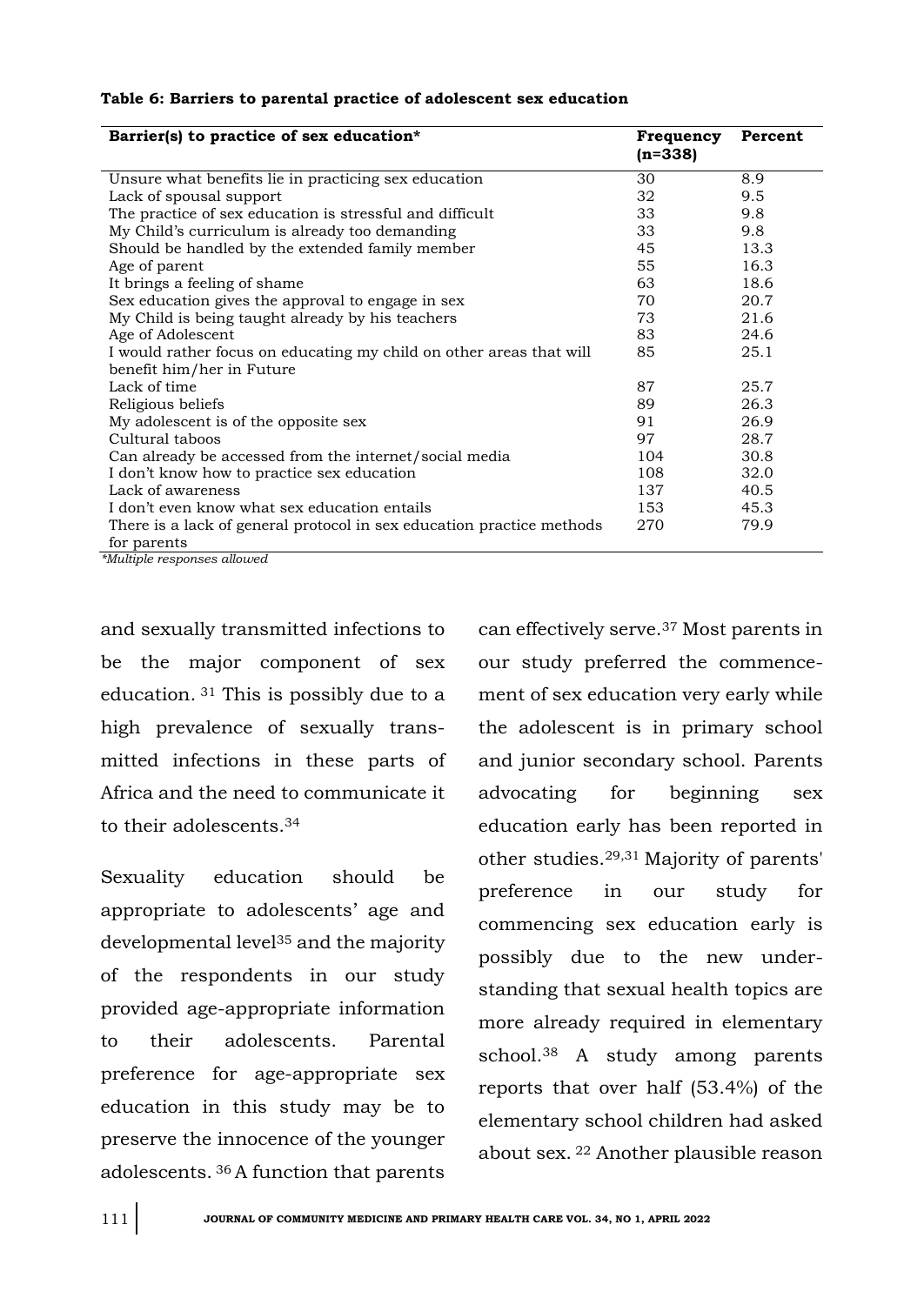for parents requesting an earlier age for sex education may be due to reports about a lesser likelihood of sexual abuse among children educated by their parents on sexual abuse.39, 40 Our study advocates for sex education for both boys and girls41, 42 as it ensures a healthy sexual debut.<sup>43</sup> Our study found that the lack of a general protocol for practicing sex education was possibly one of the greater challenges with its success. <sup>44</sup> Educational materials on sex education for parents can deliver guidance but also important is ensuring these materials are at appropriate readability levels to facilitate comprehension and motivation. Although our study did not assess the standards of available materials, it has been reported that that the majority of educational materials available online to support parents' communication with adolescents on sex and sexuality do not meet the needs of many or most parents.<sup>45</sup> Efforts to ensure educational resources are available for parents' sex education effectively as well as improve the readability and accessibility of available materials are thus warranted.

**Limitations to the study:** This study did not consider adults who may be caring for adolescents as guardians, who because they are usually the choice of such adolescents as their preferred carer may be close enough to the adolescent to offer sex education.

**Conclusion:** This study showed that a majority of the respondents had good knowledge, a positive attitude, and good practice of sex education. There were however identified gaps in knowledge. This calls for interventions towards improving parental knowledge of sex education such as through enlightenment programs using the broadcast media. Findings from this study have necessitated further research aimed at developing a protocol to guide parents in their role as primary sex educators of their adolescent children.

**Acknowledgment:** The authors would like to thank all the study participants for voluntarily accepting to be part of this study.

**Source of funding**: No funding was received for this work.

**Conflict of Interest:** The authors have declared that they have no competing or potential conflicts of interests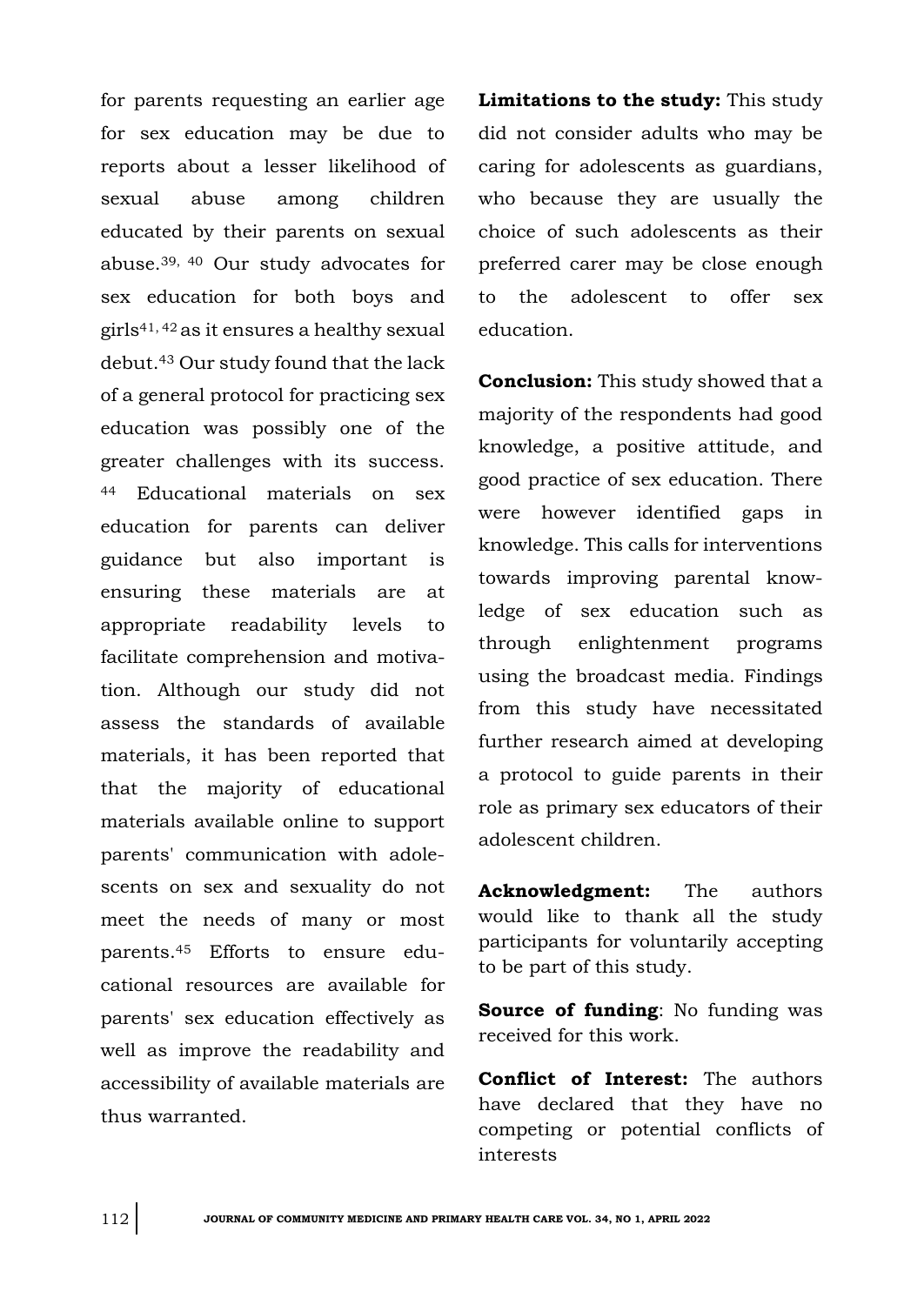**Authors' contributions**: Study conceptualization and design, literature search, analysis & interpretation of results and manuscript review were performed by OIA, LTW and KOJ. Data collection was performed by OIA. Manuscript preparation and editing were carried out by OIA and KOJ. All authors read and approved the final draft.

## **REFERENCES**

- 1. United Nations. International Youth Year: Participation, Development, Peace. Report of the Advisory Committee for the International Youth Year 1981 (A/36/215 annex). [Cited 2020 Jan 7] Available from: [http://www.un.org/esa/socdev/do](http://www.un.org/esa/socdev/documents/youth/fact-sheets/youth-definition.pdf) [cuments/youth/fact-sheets/youth](http://www.un.org/esa/socdev/documents/youth/fact-sheets/youth-definition.pdf)[definition.pdf](http://www.un.org/esa/socdev/documents/youth/fact-sheets/youth-definition.pdf)
- 2. United Nations Children's Funds (UNICEF). Adolescent demographics. October 2019. [Cited 2021 Aug 18] Available from: [https://data.unicef.org/topic/adole](file:///C:/Users/IFEANYI/Downloads/https/data.unicef.org/topic/adolescents/demographics/) [scents/demographics/](file:///C:/Users/IFEANYI/Downloads/https/data.unicef.org/topic/adolescents/demographics/)
- 3. United Nations Department of Economic and Social Affairs, Population division. Population Facts, 2015 [Cited 2020 Aug 18] Available from: [https://www.un.org/esa/socdev/d](https://www.un.org/esa/socdev/documents/youth/fact-sheets/YouthPOP.pdf) [ocuments/youth/fact](https://www.un.org/esa/socdev/documents/youth/fact-sheets/YouthPOP.pdf)[sheets/YouthPOP.pdf](https://www.un.org/esa/socdev/documents/youth/fact-sheets/YouthPOP.pdf)
- 4. United Nations. Report of the Expert Group Meeting on Adolescents, Youth and Development 2011. UN-DESA (ESA/P/WP/225). [Cited 2020 Jan 10] Available from : http://www.un.org%2Fesa%2Fpop ulation%2Fmeetings%2Fegmadoles cents%2FEGM%2520on%2520Adol escents\_Youth%2520and%2520Dev elopment\_Report.pdf&usg=AOvVaw 18bOssw5F3cK\_SNpk2rtK\_
- 5. Reiner RC Jr, Olsen HE, Ikeda CT, Echko MM, Ballestreros KE, et al. Diseases, injuries, and risk factors in child and adolescent health, 1990 to 2017: Findings from the Global Burden of Diseases, Injuries, and Risk Factors 2017 Study. JAMA Pediatr. 2019; 1; 173(6): e190337. [doi:](doi:%2010.1001/jamapediatrics.2019.0337)  [10.1001/jamapediatrics.2019.0337](doi:%2010.1001/jamapediatrics.2019.0337)
- 6. Yaya S, Bishwajit G. Age at first sexual intercourse and multiple sexual partnerships among women in Nigeria: A cross-sectional analysis. Front. Med. 2018; 5 (171): 1-8 [https://doi.org/10.3389/fmed.201](https://doi.org/10.3389/fmed.2018.00171) [8.00171](https://doi.org/10.3389/fmed.2018.00171)

.

- 7. Odimegwu, C., Somefun, O.D. Ethnicity, gender and risky sexual behaviour among Nigerian youth: An alternative explanation. Reproductive Health, 2017; 14: 16. [https://doi.org/10.1186/s12978-](https://doi.org/10.1186/s12978-017-0284-7) [017-0284-7](https://doi.org/10.1186/s12978-017-0284-7)
- 8. Abdullah NAFB, Muda SM, Zain NM, Hamid SHA. The role of parents in providing sexuality education to their children. Makara J Health Res. 2020; 24(3): 157−163 [doi: 10.7454/msk.v24i3.1235](doi:%2010.7454/msk.v24i3.1235)
- 9. Mmari K, Kalamar AM, Brahmbhatt H, Venables E. The influence of the family on adolescent sexual experience: A comparison between Baltimore and Johannesburg. PLos one 2016; 11(11): e0166032 [doi:](doi:%2010.1371/journal.pone.0166032)  [10.1371/journal.pone.0166032](doi:%2010.1371/journal.pone.0166032)
- 10. Latifnejad R, Javadnoori M, Hasanpour M, Hazavehei SM, Taghipour A. Socio-cultural challenges to sexual health education for female adolescents in Iran. Iran J.Reprod Med. 2013; 11(2): 101-110 PMID: 24639734 PMCID: PMC3941358-1
- 11. Moghadam S, Ganji J. The role of parents in nurturing and sexuality education for children from Islamic and scientific perspective. Journal of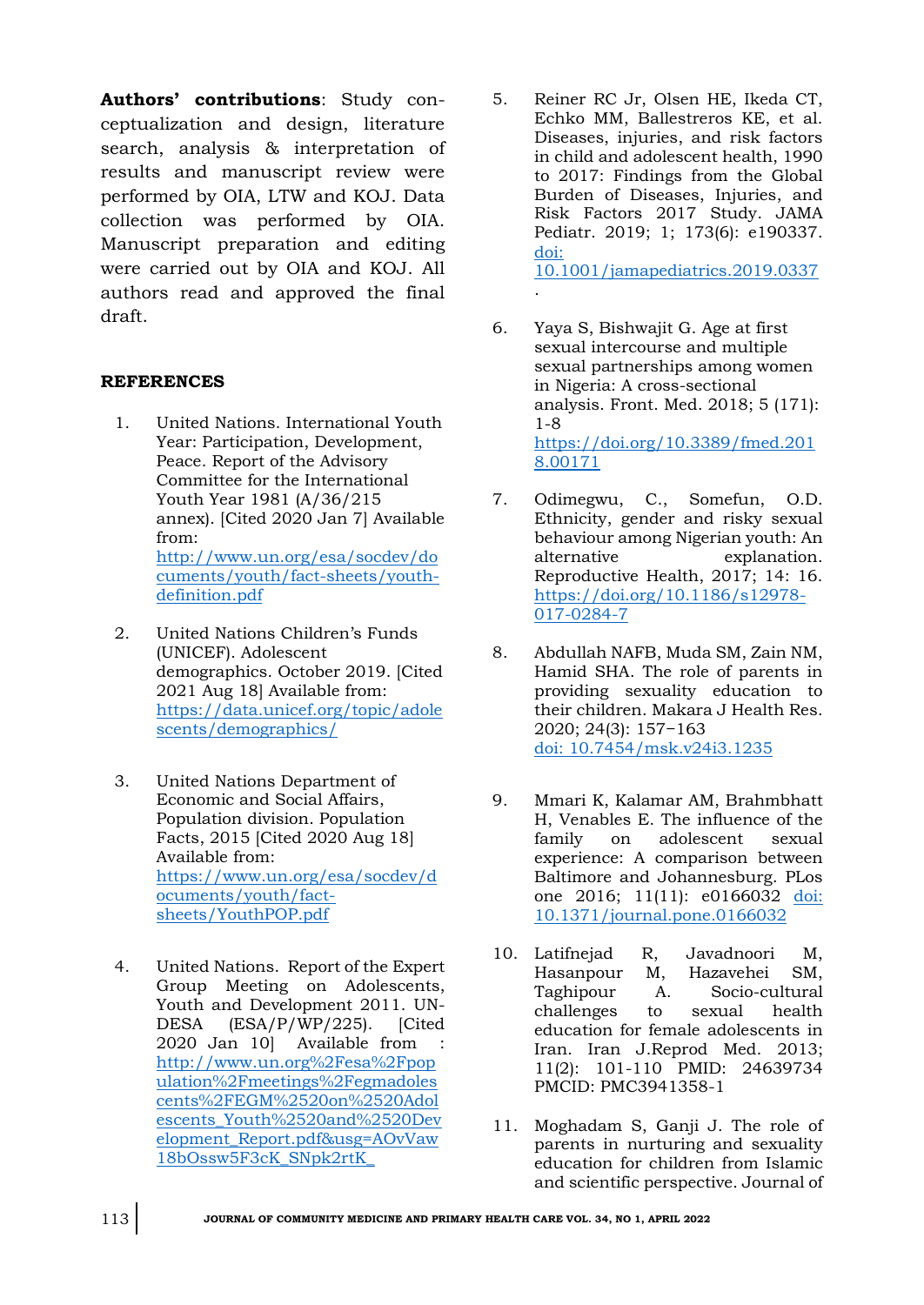Nursing and Midwifery Sciences 2019; 6(3): 149-155. [Doi:10.4103/JNMS.JNMS\\_57\\_18.](doi:10.4103/JNMS.JNMS_57_18.)

- 12. David K. Sex education: What role should parents play? The Guardian [Cited 2020 July 10] Available from: [https://www.theguardian.com/soci](https://www.theguardian.com/society/2012/may/30/sex-education-parents-role) [ety/2012/may/30/sex-education](https://www.theguardian.com/society/2012/may/30/sex-education-parents-role)[parents-role](https://www.theguardian.com/society/2012/may/30/sex-education-parents-role)
- 13. Peter JM. Parents are the Primary sex educators. EReview Institute of Marriage and Family Canada 2010 [Cited January 10, 2020] Available from URL: [http://www.imfcanada.org/archive](http://www.imfcanada.org/archive/86/parents-are-primary-sex-educators) [/86/parents-are-primary-sex](http://www.imfcanada.org/archive/86/parents-are-primary-sex-educators)[educators](http://www.imfcanada.org/archive/86/parents-are-primary-sex-educators)
- 14. Adedokun A. Planning challenges of space conciliation for urban planners: The example of the urban node of Yaba, Lagos metropolis. Journal of Environment and Earth Science. 2014; 4: 111-122
- 15. Lagos State Government. Abstract of local government statistics 2016 [Cited 2021 Aug 18] [Internet] Available from: [https://mepb.lagosstate.gov.ng/wp](https://mepb.lagosstate.gov.ng/wp-content/uploads/sites/29/2017/01/ABSTRACT-OF-LOCAL-GOVERNMENT-STATISTICS-2016.pdf)  [content/uploads/sites/29/2017/0](https://mepb.lagosstate.gov.ng/wp-content/uploads/sites/29/2017/01/ABSTRACT-OF-LOCAL-GOVERNMENT-STATISTICS-2016.pdf) [1/abstract-of-local-government](https://mepb.lagosstate.gov.ng/wp-content/uploads/sites/29/2017/01/ABSTRACT-OF-LOCAL-GOVERNMENT-STATISTICS-2016.pdf)[statistics-2016.pdf](https://mepb.lagosstate.gov.ng/wp-content/uploads/sites/29/2017/01/ABSTRACT-OF-LOCAL-GOVERNMENT-STATISTICS-2016.pdf)
- 16. Asekun-Olarinmoye EO, Dairo MD, Adeomi AA. Parental attitudes and practice of sex education to their Children. Int J Child Health Hum Development. 2011; 4(3): 301-307
- 17. Cochran WG. Sampling techniques. 3rd Edition John Wiley & Sons, New York. 1977
- 18. Olusola OO, Oluseyi AE, Ayo DS, Aduayi VA, Owoeye OO, Emmanuel EE. Perception and attitude to family life education among parents in Osun state, Nigeria. Advances in Research 2017; 9(5), 1-8. [https://doi.org/10.9734/AIR/2017](https://doi.org/10.9734/AIR/2017/33217) [/33217](https://doi.org/10.9734/AIR/2017/33217)
- 19. Adogu P, Nwafulume O. Knowledge, attitude and willingness to teach

sexuality education among secondary school teachers in Nnewi, Nigeria. BJESBS 2015; 7: 184-193 doi[:10.9734/BJESBS/2015/15352](http://dx.doi.org/10.9734/BJESBS/2015/15352)

- 20. Aboksari ZB, Ganji J, Mousavinasab N, Khani S. The effect of children's sexual health education program on knowledge and attitude of primary school health care providers, Journal of Child Sexual Abuse 2021; 0: 0: 1-16. doi: [10.1080/10538712.2021.1931611](doi:%2010.1080/10538712.2021.1931611)
- 21. Kalms N. Provocations of the Hypersexualized City. Journal: Architecture and Culture, 2014; 2(3): 379-402 [doi:](doi:%2010.2752/205078214X14107818390711)  [10.2752/205078214X1410781839](doi:%2010.2752/205078214X14107818390711) [0711](doi:%2010.2752/205078214X14107818390711)
- 22. Shin H, Lee JM, Min JY. Sexual knowledge, sexual attitudes, and perceptions and actualities of sex education among elementary school parents. Child Health Nurs Res. 2019; 25 (3): 312-323. [doi:](doi:%20https://doi.org/10.4094/chnr.2019.25.3.312)  [https://doi.org/10.4094/chnr.201](doi:%20https://doi.org/10.4094/chnr.2019.25.3.312) [9.25.3.312](doi:%20https://doi.org/10.4094/chnr.2019.25.3.312)
- 23. Mckay A, Byers ES, Voyer SD, Humphreys TP. Ontario parents' opinions and attitudes towards sexual health Education in the schools. The Canadian Journal of Human Sexuality 2014; 23(3); 159- 166<doi:10.3138/cjhs.23.3-A1>
- 24. Marin CP, Sastre MTM, Murcia DA, Castañeda MB, Hernández AB, Mullet E. Attitudes towards sexuality information for adolescents: what parents should and should not say, Sex Education, 2019; 19(5): 582-596, doi: [10.1080/14681811.2018.1560254](doi:%2010.1080/14681811.2018.1560254)
- 25. Jin X. The characteristics and relationship of parental sexual knowledge and sex education attitude to young children. Creative Education 2021; 12: 2002-2010. <doi:10.4236/ce.2021.129153.>
- 26. Flores D, Barroso J. 21st century parent-child sex communication in the United States: A process review.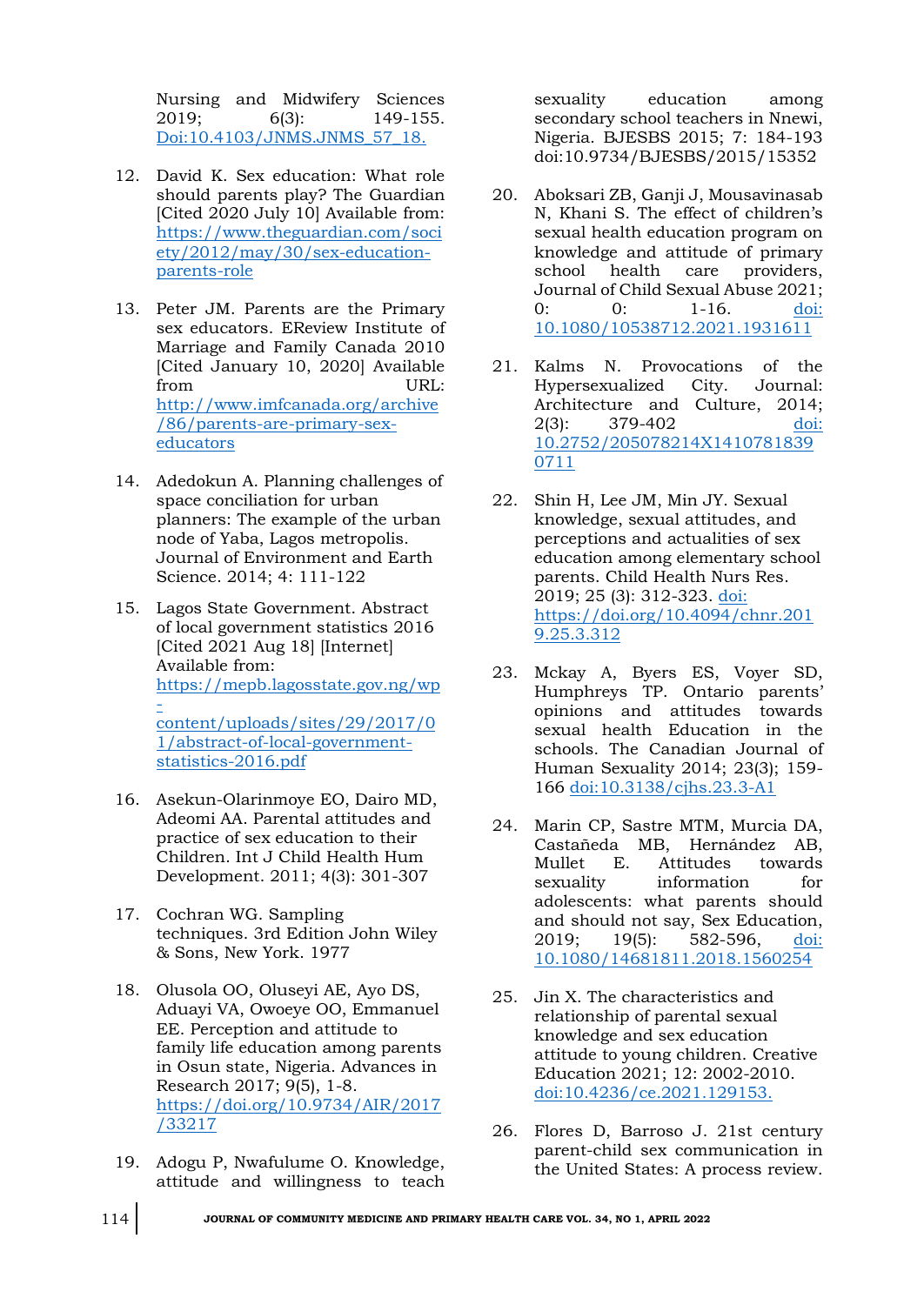The Journal of Sex Research. 2017; 54(4-5): 532-548. [https://doi.org/10.1080/00224499](https://doi.org/10.1080/00224499.2016.1267693) [.2016.1267693](https://doi.org/10.1080/00224499.2016.1267693)

- 27. Baheiraei A, Elham K, Abbas F, Fazlollah A, Michele Y. What sources do adolescents turn to for information about their health concerns? International Journal of Adolescent Medicine and Health. 2013; 26: 1-8. [doi.org/10.1515/ijamh-2012-0112](file:///C:/Users/Dr%20Omuemu/Desktop/for%20printing/Undergrad%20lect%202022/JCMPHC%2034(1)%20April%202022/doi.org/10.1515/ijamh-2012-0112)
- 28. Bleakley A, Khurana A, Hennessy M, Ellithorpe M. How Patterns of learning about sexual information among adolescents are related to sexual behaviors. Perspect Sex Reprod Health. 2018; 50(1): 15-23. [doi: 10.1363/psrh.12053.](doi:%2010.1363/psrh.12053.)
- 29. Ram S, Andajani S, Mohammadnezhad M. Parent's perception regarding the delivery of sexual and reproductive health (SRH) education in secondary schools in Fiji: A qualitative study. Journal of Environmental and Public Health. 2020; Article ID 3675684.

[https://doi.org/10.1155/2020/367](https://doi.org/10.1155/2020/3675684) [5684](https://doi.org/10.1155/2020/3675684)

- 30. Lukolo LN, van Dyk A. Parents' participation in the sexuality education of their children in rural Namibia: a situational analysis. Glob J Health Sci. 2014; 7(1): 35-45. <doi:10.5539/gjhs.v7n1p35>
- 31. Fentahun N, Assefa T, Alemseged F, Ambaw F. Parents' perception, students and teachers' attitude towards school sex education. Ethiop J Health Sci 2012; 22(2): 99- 106 PMID: 22876073; PMCID: PMC3407832.
- 32. The Alan Guttmacher Institute. Gold RB, Sonfield A, Richards CL, Frost JJ. Next steps for America's family planning program New York: AGI. 2009 [Cited 2021 Aug 18] Available from: [https://www.guttmacher.org/sites/](https://www.guttmacher.org/sites/default/files/report_pdf/nextsteps.pdf)

[default/files/report\\_pdf/nextsteps.](https://www.guttmacher.org/sites/default/files/report_pdf/nextsteps.pdf) [pdf](https://www.guttmacher.org/sites/default/files/report_pdf/nextsteps.pdf)

- 33. Bastien S, Kajula L, Muhwezi WA. Review of studies of parent-child communication about sexuality and HIV/AIDS in sub-Saharan Africa. Reproductive Health. 2011; 8: 25 [https://doi.org/10.1186/1742-](https://doi.org/10.1186/1742-4755-8-25) [4755-8-25](https://doi.org/10.1186/1742-4755-8-25)
- 34. Bhatta BR, Kiriya J, Shibanuma A, Jimba MParent–adolescent communication on sexual and reproductive health and the utilization of adolescent-friendly health services in Kailali, Nepal. PLoS ONE 2021; 16(2): e0246917. [https://doi.org/10.1371/journal.po](https://doi.org/10.1371/journal.pone.0246917) [ne.0246917](https://doi.org/10.1371/journal.pone.0246917)
- 35. Sexuality Information and Education Council of the United States. Guidelines for comprehensive sexuality education: Kindergarten-12th Grade. 2004. [Cited May 10, 2020] Available from: [https://siecus.org/wp](https://siecus.org/wp-content/uploads/2018/07/Guidelines-CSE.pdf)[content/uploads/2018/07/Guideli](https://siecus.org/wp-content/uploads/2018/07/Guidelines-CSE.pdf) [nes-CSE.pdf](https://siecus.org/wp-content/uploads/2018/07/Guidelines-CSE.pdf)
- 36. Robinson KH, Smith E, Davies C. Responsibilities, tensions and ways forward: Parents' perspectives on children's sexuality education. Sex Education. 2017; 17(3): 333-347. [https://doi.org/10.1080/14681811](https://doi.org/10.1080/14681811.2017.1301904) [.2017.1301904](https://doi.org/10.1080/14681811.2017.1301904)
- 37. Krauss, BJ, Miller KS. Parents as HIV/AIDS educators. In W. Pequegnat, C. C. Bell (Eds.), Family and HIV/AIDS: Cultural and contextual issues in prevention and treatment. 2012: 97-120. Springer<br>Science + Business Media. Science + Business [https://doi.org/10.1007/978-1-](https://doi.org/10.1007/978-1-4614-0439-2_4) [4614-0439-2\\_4](https://doi.org/10.1007/978-1-4614-0439-2_4)
- 38. Centers for Disease Control and Prevention. School health policies and practices study 2014. [Cited 2020 May 10, 2020] Available from: [http://www.cdc.gov./healthyyouth](http://www.cdc.gov./healthyyouth/data/shpps/pdf/shpps-508-final_101315.pdf) [/data/shpps/pdf/shpps-508](http://www.cdc.gov./healthyyouth/data/shpps/pdf/shpps-508-final_101315.pdf) [final\\_101315.pdf](http://www.cdc.gov./healthyyouth/data/shpps/pdf/shpps-508-final_101315.pdf)